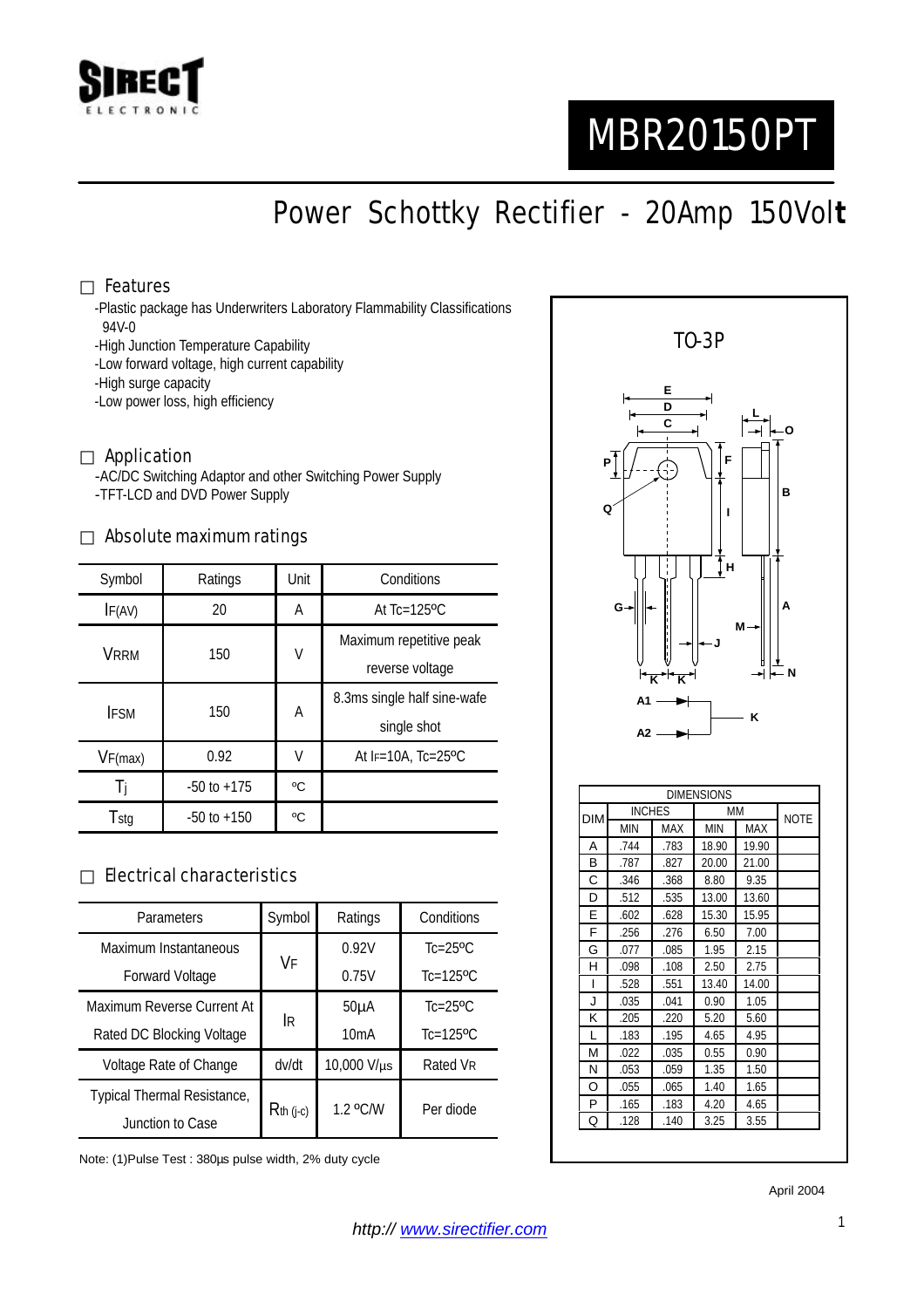#### MBR20150PT



**Figure 1. Average forward power dissipation versus average forward current (per diode)**



**Figure 2. Average forward current versus ambient temperature (d= 0.5, per diode)**



**Figure 3. Non repetitive surge peak forward current versus overload duration (maximum values, per diode)**



**Figure 4. Relative variation of thermal impedance junction to case versus pulse duration (per diode)**



**Figure 5. Reverse leakage current versus reverse voltage applied (typical values, per diode)**



**Figure 6. Junction capacitance versus reverse voltage applied (typical values, per diode)**